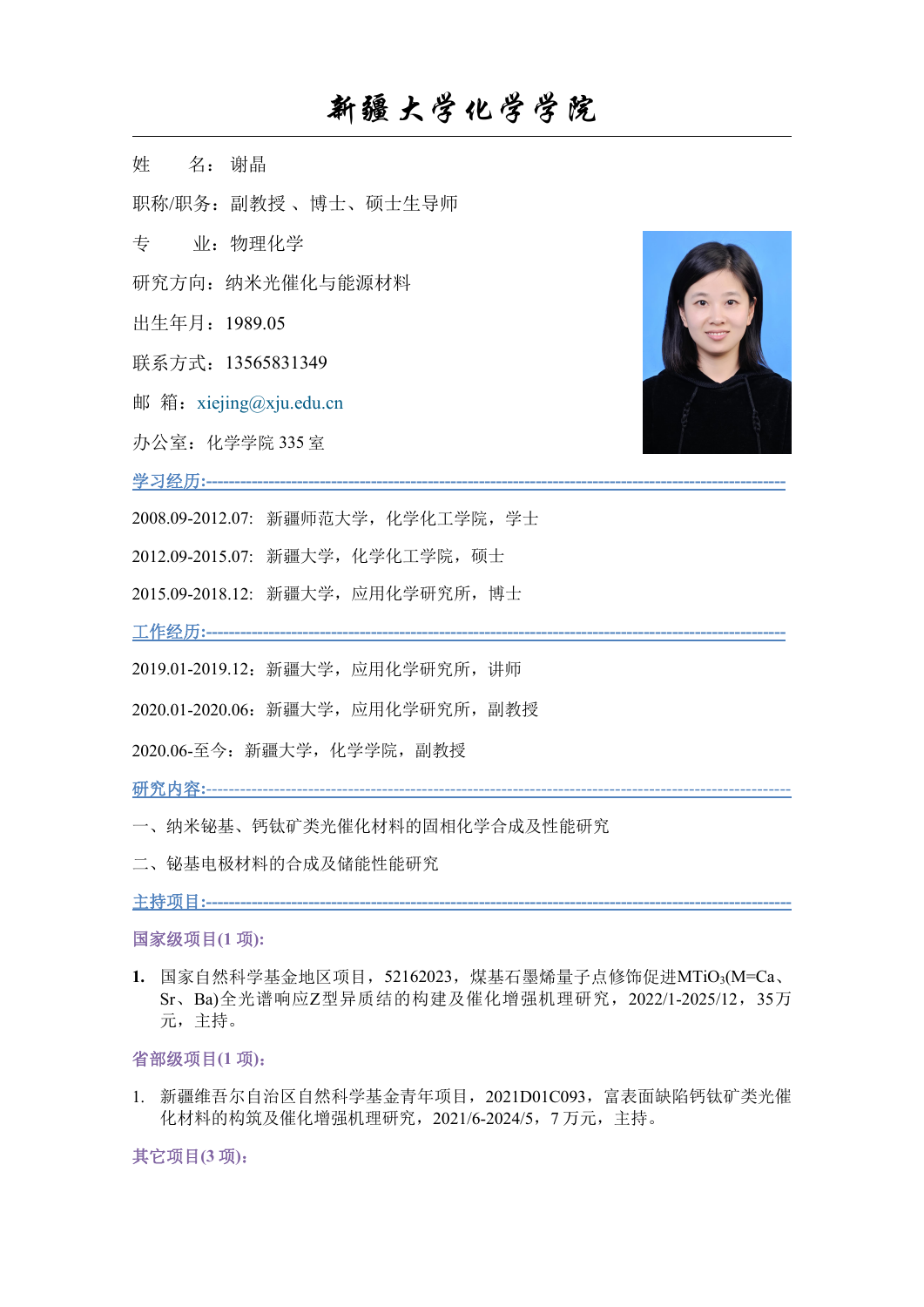# 新疆大学化学学院

- 1. 新疆维吾尔自治区天池博士计划,TCBS201933,铋基异质结光催化材料的低热固相 化学合成及可见光催化性能研究,2019,10 万元,主持;
- 2. 新疆维吾尔自治区高校科研计划青年项目, XJEDU2019Y012, 卤氧化铋基 Z 型异质 结的固相构筑及可见光催化性能研究,2019/8-2021/7,5 万,主持。
- 3. 新疆大学博士科研启动基金, BS190228, 固相原位还原策略构筑掺杂碘酸氧铋光催化 材料及性能研究,2019/9-2021/8,20 万元,主持。

| 奖励情况: |  |
|-------|--|
| 无     |  |
|       |  |
|       |  |
|       |  |

社会工作**:-------------------------------------------------------------------------------------------------------**

无人的人,但是我们的人们不会不会不会不会不会不会不会不会

### 代表性论文**:----------------------------------------------------------------------------------------------------**

- 1. **Jing Xie**, Yali Cao\*, Jindou Hu, Yakun Tang, Dianzeng Jia\*, A solvent-free strategy to realize the substitution of I<sup>−</sup> for IO<sub>3</sub><sup>-</sup> in a BiOIO<sub>3</sub> photocatalyst with an opposite charge transfer path, *Green Chem*., 2020, 22, 1424.
- 2. Yuying Jiang, **Jing Xie\***, Zhenjiang Lu, Jindou Hu, Aize Hao, Yali Cao, Insight into the effect of OH modification on the piezo-photocatalytic hydrogen production activity of SrTiO3, *J. Colloid Interf. Sci.*, 2021, DOI: 10.1016/j.jcis.2021.10.170.
- 3. **Jing Xie**, Yali Cao\*, Dianzeng Jia\*, Enhanced photocatalytic oxidizing ability via adjusting the band-edge position and oxygen defect concentration of bismuth phosphate, *J. Alloys Compd.*, 2020, 832, 154953.
- 4. **Jing Xie**, Nana Guo, Anjie Liu, Yali Cao, Jindou Hu, Dianzeng Jia, Simple solid-state synthesis of BiOCl/Bi<sub>2</sub>O<sub>2</sub>CO<sub>3</sub> heterojunction and its excellent photocatalytic degradation of RhB, *J. Alloys Compd.*, 2019, 784, 377-385.
- 5. Jing Xie, **YaliCao\***, Wei Jia, Su Zhang, Yizhao Li, Jindou Hu, Dianzeng Jia\*, Solventfree strategy of photocarriers accumulated site and separated path for porous hollow spindle-shaped BiPO4, *ChemCatChem*, 2018, 10, 3777.
- 6. Jing Xie, **Yali Cao\***, Dianzeng Jia\*, Yizhao Li, Kun Wang, Hui Xu, In situ solid-state fabrication of hybrid  $AgC/AgI/AgIO_3$  with improved UV-to-visible photocatalytic performance, *Sci. Rep-UK*, 2017, 7, 12365.
- 7. **Jing Xie**, Yali Cao\*, Dianzeng Jia\*, Yizhao Li, Dahlia-shaped BiOCl<sub>x</sub>I<sub>1-x</sub> structures prepared by a facile solid-state method: Evidence and mechanism of improved photocatalytic degradation of rhodamine B dye, *J. Colloid Interf. Sci.*, 2017, 503, 115-123.
- 8. **Jing Xie**, Yali Cao\*, Dianzeng Jia\*, Yizhao Li, Yang Wang, Solid-state synthesis of Y doped ZnO nanoparticles with selective-detection gas-sensing performance, *Ceram. Int.*, 2016, 42, 90-96.